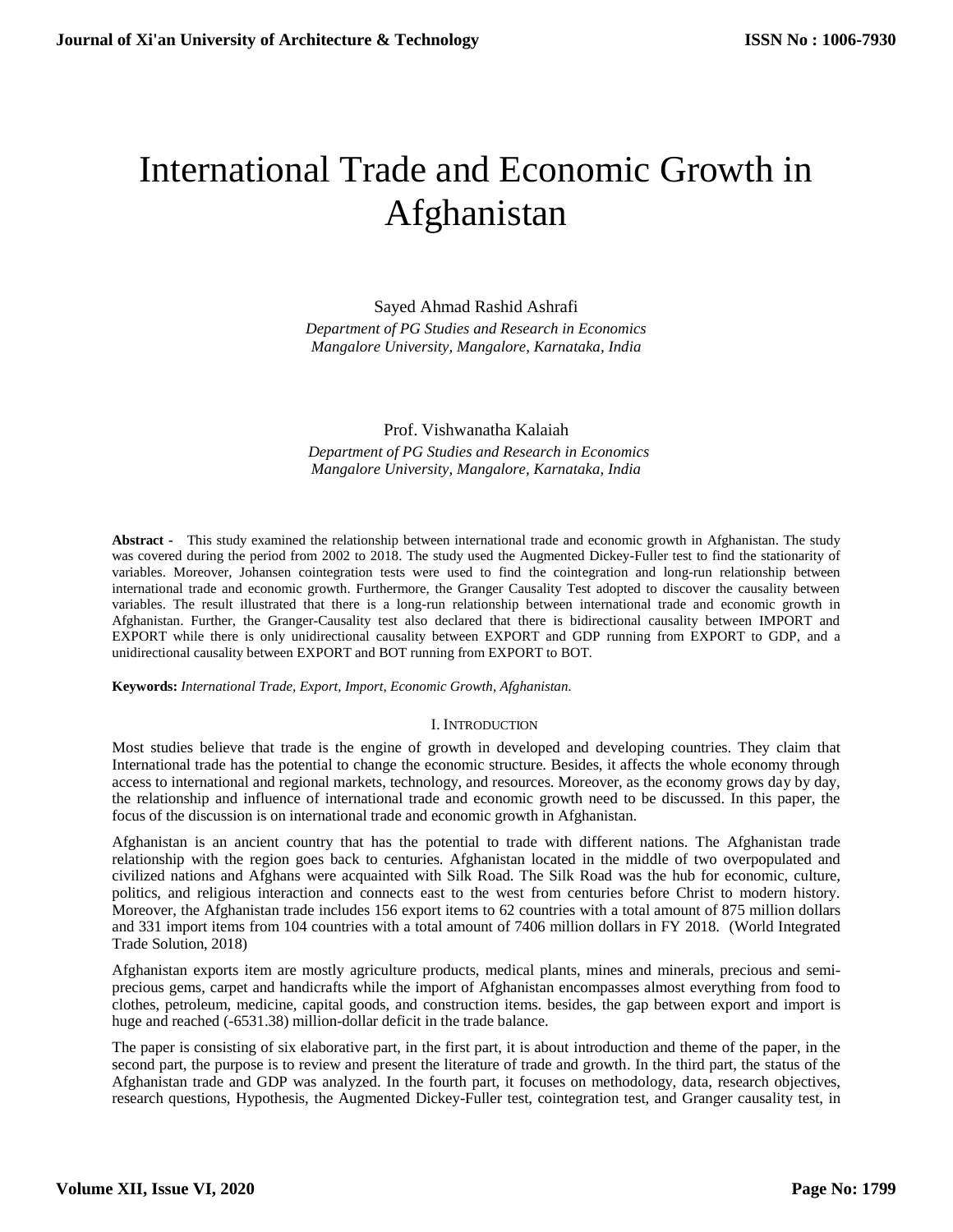the fifth part, the results of the studies are reviewed and finally, the sixth part is dedicated to present conclusions and suggestions.

#### II. LITERATURE REVIEW

Enu et al. (2013) studied the long-run relationship between foreign trade and Economic Growth in Ghana by employing Johansen cointegration analysis. It shows that in the long run, exports have a positive impact on real GDP. Thus, imports and foreign direct investment have a negative impact on real GDP. An increase in exports leads to an upward graph of real gross domestic product and a decrease in imports and foreign direct investment leads to an improvement in real gross domestic product. It suggested that authorities should encourage, diversified, processed raw materials to improve the real GDP. Moreover, imported goods and materials should be notified and listed and should let the domestic infant industries to produce imported goods and services,

Makhmutova and Mustafin (2017) investigated the causal relationship between foreign trade and economic growth of the world's biggest economies; China, the United States, Russia, and Germany. The result of the study presented that the German economy is most dependent on international trade. Chinese and American economies have a similar position which continues to grow despite the position in foreign trade. Russian economy decreased Russia's dependence on international trade.

Mogoe and Mongale (2014) explored the relationship between international trade and economic growth for South Africa by using the Johansen cointegration test, Cointegrated Vector Autoregression (CVAR), and vector error correction. The study results showed that there is a significant and positive relationship between gross domestic product, inflation rate, export, and exchange rate but there is a negative relationship for import variable. Further, export is the variable that will lead to economic growth and the establishment of infrastructure. Finally, they suggested that the government should strengthen and encourage export and maintain its balance with imports.

Tapsin (2015) examined the effect of international trade on economic growth in developing countries. Toda and Yamamoto (1995) causality analysis are used to investigate the causality relationship between imports, exports, and gross domestic product. The study found that there is a bidirectional significant relation between gross domestic product and exports but there is unidirectional relation with the side from gross domestic product to import and from import to export. Meanwhile, there is no relationship opposite direction from import to gross domestic product and from export to import. The study suggests that the Turkish government should accelerate the research and development investment to increase the production of intermediate and capital goods which contribute most of the current account deficit.

Lawal and Ezeuchenne (2017) examined the relationship between foreign trade and economic growth in Nigeria. The result highlighted that export has a significant and positive relationship with GDP but trade openness, the balance of trade and import have a negative relationship with GDP. The study suggested that Nigeria should emphasize exports of finished goods instead of primary goods, as far as dumping policy is a concern, the Nigerian government should increase tariff-barriers to prevent dumping policy and the government should introduce new technologies to increase productivity to reduce imports.

Ahmad (2018) explored the relationship between trade and GDP in Bangladesh. The study run the correlation matrix and regression analyses to find the impact of export and import on GDP. The result indicated that there is a statistically significant and strong positive impact of export and import on the economy of Bangladesh. They suggested that countries should engage in international trade and highlighted the importance of international trade for the betterment of the country.

Abubakar and Shehu (2015) carried out the Autoregressive Distributed Lag Model (ARDL) cointegration approach to digging out the impact of international trade on the economic growth of India. The result underpinned the classical and neo-classical theories that international trade worked as an engine of economic growth. The study suggested that the government should give opportunities and support for the production of exportable goods and services by tax inventive and even provide them with subsidies. Besides, the government should also decrease the export tariffs because export found to have a positive impact on the economic growth of India. Meanwhile, the government should discourage the imports of consumer goods by imposing restrictions such as quotas and an increase in import tariffs.

Omoju and Adesanya (2012) sought to explore the impact of international trade on the economic growth of Nigeria. Ordinary Least Square (OLS) regression method was used to test the equation [logGDP = (logTT, logFDI, logEXCHR, logGEXP)]. The result approved that international trade has a significant positive impact on the economic growth of Nigeria. Moreover, the study recommends that the government should develop some sort of policies to improve Nigeria's Trade and maintain exchange rate stability.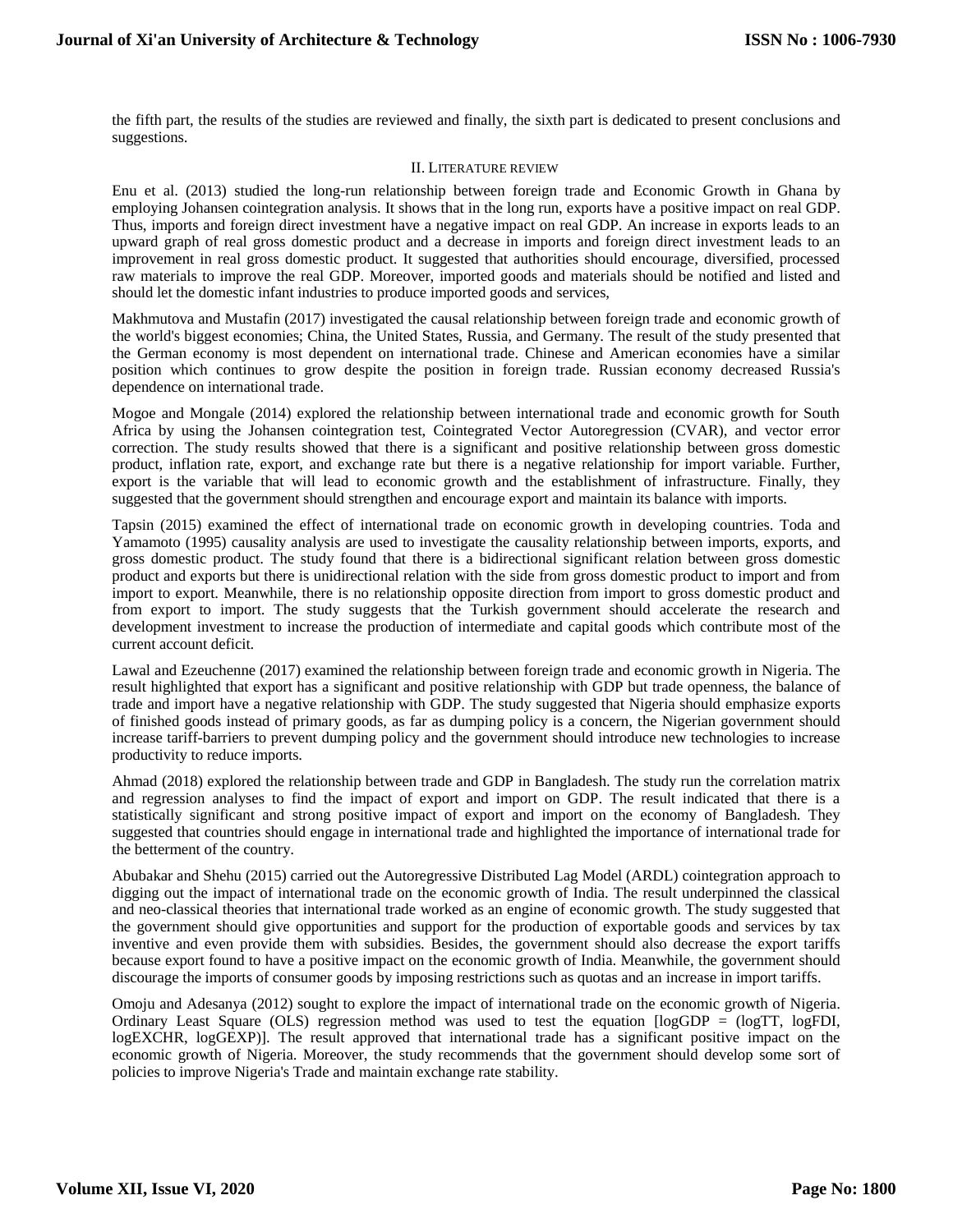Hussain and Haque (2016) examined the short and long-run relationship between gross domestic product per capita growth, foreign direct investment, and international trade by Johansen method and Error Correction Model (ECM). The findings presented that International trade and foreign direct investment made a significant contribution to economic growth. The study proposed that the government of Bangladesh should accommodate an investment environment to develop the economy and also the government should eliminate the obstacles before capital flows and investments.

Abdullahi et al. (2016) studied the relationship between International Trade and economic growth of 16 West African countries. The study run the multiple regression model (economic growth=  $B0 + B1$ exp +  $\overline{B2}$  imp +  $\overline{B3}$  exr + u). The paper pointed up that export has a positive impact on gross domestic product growth while import has a negative impact on gross domestic product in west Africa. The study suggested that policies should be drawn to encourage export promotion and import substitution. Finally, the result revealed that there was a positive and significant relationship between the export variable and Gross Domestic Product (GDP).

Bouoiyour (2003) sought to find the relationship between international trade and economic growth in Morocco. The study used a Vector Error Correction (VEC) and Granger causality test to analyze the causal relationship between trade and economic growth. The result declared that foreign trade cannot be defined as an accelerator for the economic growth of Morocco.

Zestos and Tao (2002) used the Granger Causality Test (GCT) approach to examine the causality relationship between International trade and economic growth in the United States and Canada. The result revealed that exports caused economic growth in the United States. While the Granger Causality of Canada is stronger than the United States. It indicates that Canada has an open economy with more dependency on international trade.

Berg and Schmidt (1994) employed a time series data to test the significance of the relationship between international trade and Gross Domestic Product (GDP) in seventeen Latin American Nations using the bivariate Granger causality test. The result illustrated a positive long-run relationship between export growth and Gross Domestic Product (GDP).

#### III. TRADE AND ECONOMIC GROWTH IN AFGHANISTAN

In this section, the study discussed on Gross Domestic Product (GDP) and International Trade by selected years 2002, 2010 and 2018.

#### 3.1. Gross Domestic Product

The Gross Domestic Product (GDP) in Afghanistan was 19.362 billion US dollars in 2018, according to data from world bank the GDP in Afghanistan increased from 4055.18 million US dollars in FY 2002 to 15856.57 million US dollars in FY 2010 and eventually to 19362.97 million US dollars in FY 2018.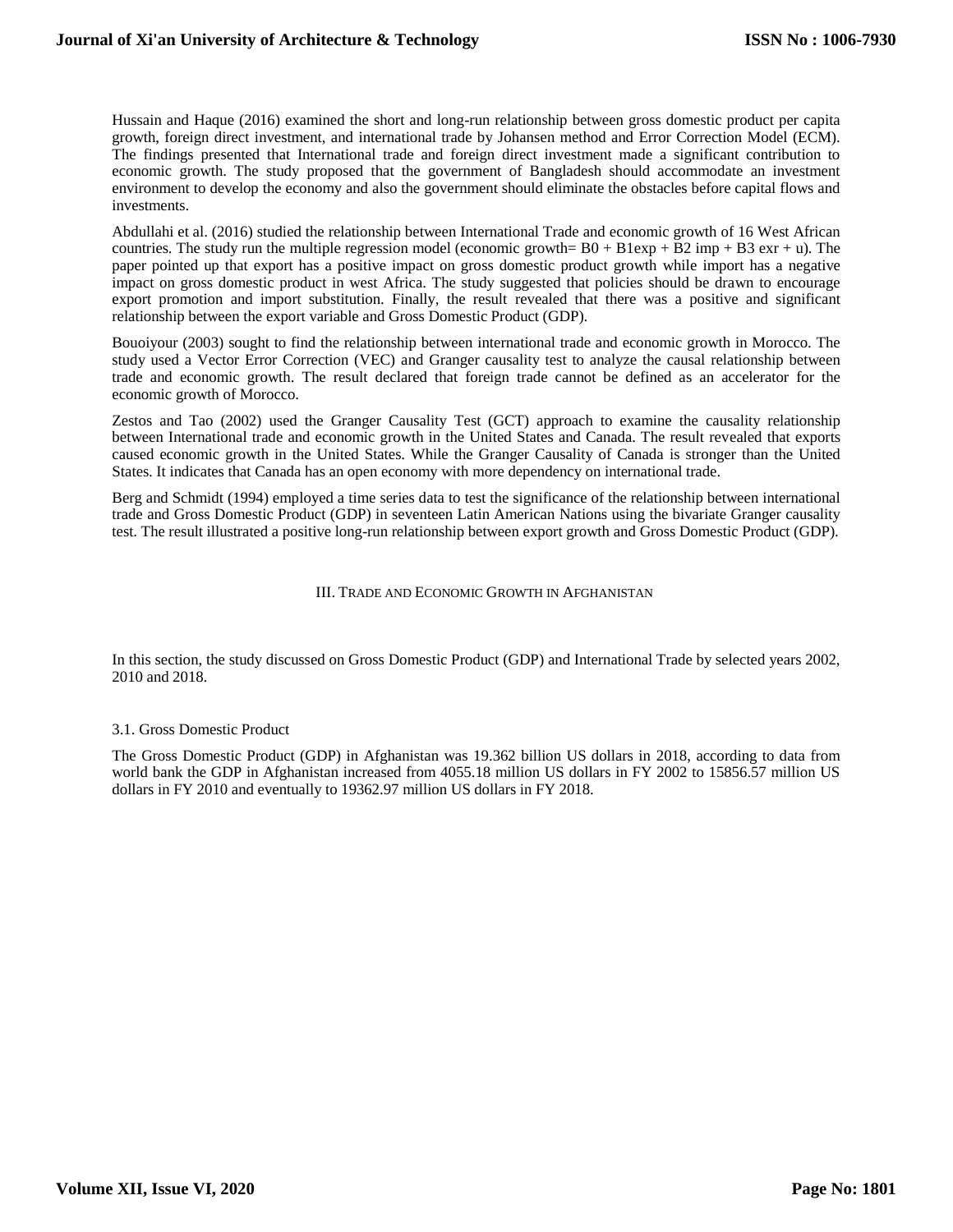

**Chart 1.** Afghanistan's Gross Domestic Product (GDP): 2002-2018

### 3.2. Foreign Trade

Afghanistan has experienced an ascending import flow while the export of Afghanistan was floating during the period from 2002 to 2018. Afghanistan imported a total amount of 901.54 million dollars and exported 111.84 million dollars with a (-789.7) million-dollar trade deficit in FY 2002. Furthermore, the import figure increased to 388.48 million dollars and export increased to 5162.11 million dollars which left (-4773.62) million dollars as a trade deficit in FY 2010. Nevertheless, Afghanistan reached the peak by exporting a total amount of 875.18 million dollars in FY 2018 while the import was 7406.56 million dollars and (-6531.38) million-dollar deficit in the trade balance. (International Financial Statistics, International Monetary Fund (IMF) Data, 2018)



**Chart 2.** Afghanistan's Balance of Trade: 2002-2018

Source: International Financial Statistics (IFS) of the International Monetary Fund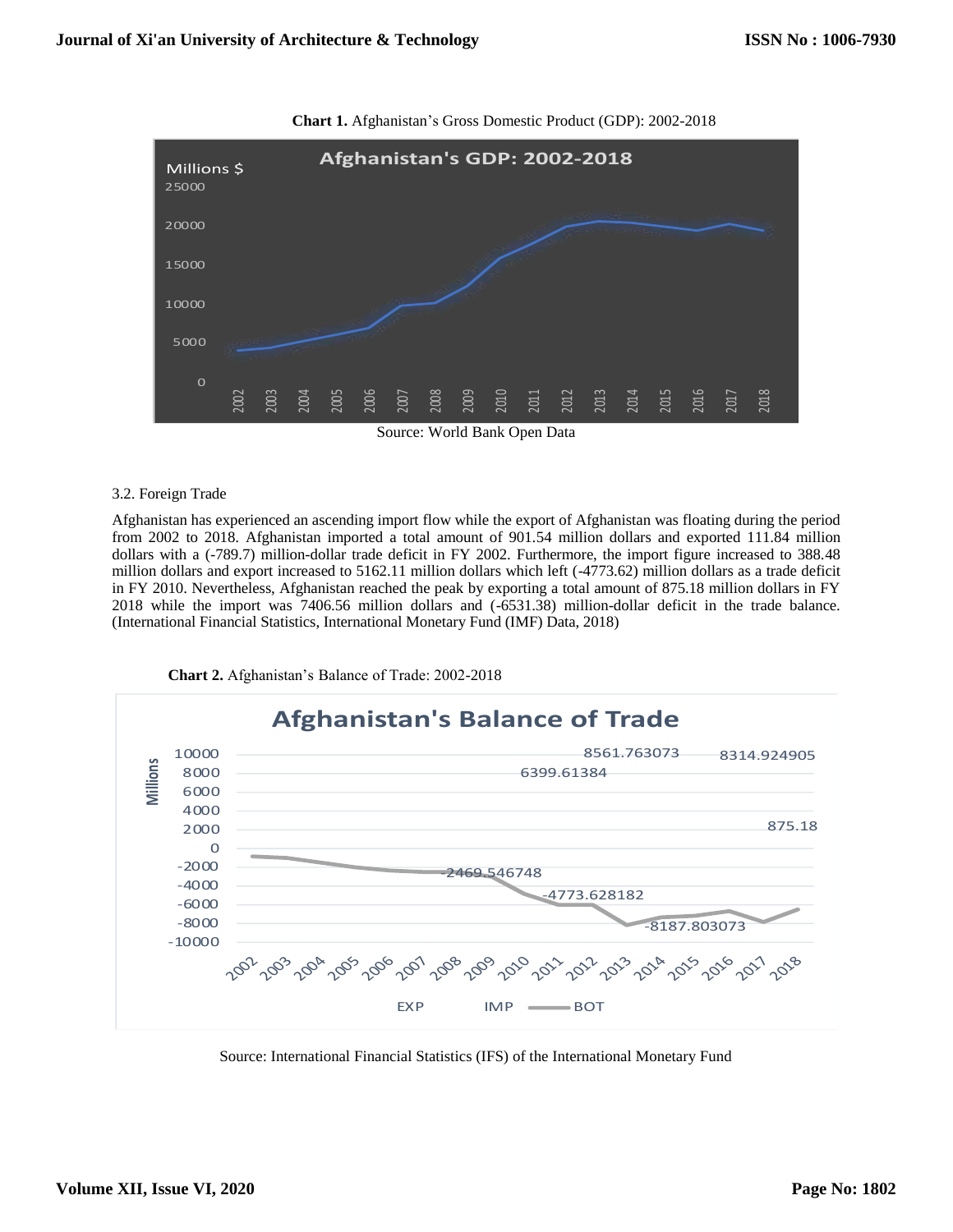#### IV. METHODOLOGY

This is a study on the relationship between international trade and economic growth in Afghanistan. Moreover, this study took export, import, and balance of trade as proxies for International trade and Gross Domestic Product (GDP) as a proxy for economic growth. Augmented Dickey-Fuller of unit root test was applied to find the stationarity of data. Besides the Johansen cointegration test was exerted to show the long-run relationship between international trade and economic growth. Eventually. Granger Causality Test was employed to draw the Granger cause between variables.

#### 4.1. Research Question

- Is there a relationship between international trade and economic growth in Afghanistan?
- Does international trade lead to economic growth in Afghanistan?
- Does economic growth lead to international trade?

#### 4.2. Research Objectives

- To understand the relationship between international trade and economic growth.
- To study the Granger causality between international trade and economic growth.

#### 4.3. Hypothesis

- $H<sub>01</sub>$ : there is no long-run relationship between international trade and economic growth in Afghanistan
- H<sub>02</sub>: international trade does not lead to economic growth in Afghanistan.
- H<sub>03</sub>: economic growth does not Stimulate international trade in Afghanistan.

#### V. DATA

The time-series data is retrieved from numerous secondary sources, such as International Financial Statistics (IFS) of International Monetary Fund (IMF), the Observatory of Economic Complexity (OEC), and National Statistics and Information Authority (NSIA) of Afghanistan. The period selected is from 2002 to 2018.

#### 5.1. Unit Root Test

The study analyses the impact of international trade on economic growth in Afghanistan. The data is in time series form. Therefore, the variables Gross Domestic Product (LGDP), Export (LEXP), Import (LIMP) and Balance of Trade (LBOT) were put to the stability properties or stationary test using Augmented Dickey-Fuller (ADF) of Unit Root Tests to see whether the variables are ready to be run the models or it should be taken the first difference.

| <b>Series</b> | <b>Critical Value</b> | ADF at the first   | <b>ADF</b> Test at first | <b>Equation</b>      |
|---------------|-----------------------|--------------------|--------------------------|----------------------|
|               | $(5%$ level)          | difference (Prob.) | difference               | <b>Specification</b> |
| LGDP          | $-3.11$               | 0.0048             | $-4.49$                  | Intercept            |

#### **Table 1.** Augmented Dickey-Fuller result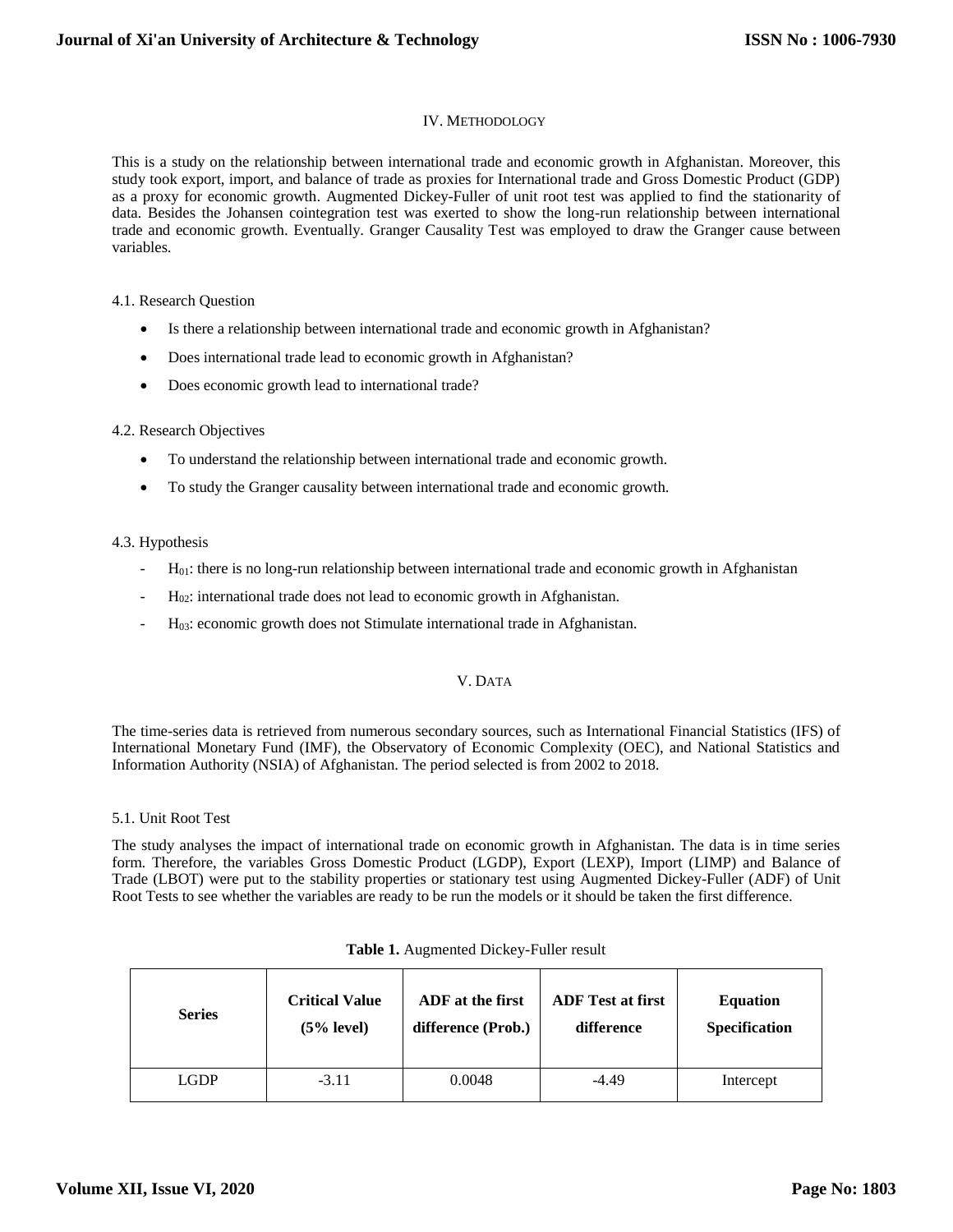| <b>LEXP</b> | $-3.09$ | 0.0001 | $-6.70$ | Intercept |
|-------------|---------|--------|---------|-----------|
| <b>LIMP</b> | $-3.09$ | 0.0001 | $-6.95$ | Intercept |
| <b>LBOT</b> | $-3.09$ | 0.0006 | $-5.64$ | Intercept |

Source: Authors computation using EViews 11

The above result declared that all variables are not stationary in level. The variables turn to stationary after the first difference in levels of 5 percent significant.

#### 5.2. Lag Length Criteria

Akaike information criterion, Schwarz Information Criterion, and Hannan-Quinn Information Criterion are important measures in the error correction model. Moreover, the Principe of selecting optimum lag length is to consider the lowest value of lag length.

| Lag | LogL   | LR     | <b>FPE</b>  | AIC      | SC       | HQ       |
|-----|--------|--------|-------------|----------|----------|----------|
|     | 59.55  | NA     | $4.21e-09$  | $-7.93$  | $-7.75$  | $-7.95$  |
|     | 82.78  | 29.86* | $1.71e-09*$ | $-8.96$  | $-8.05*$ | $-9.05$  |
|     | 101.25 | 13.19  | 2.75e-09    | $-9.32*$ | $-7.67$  | $-9.47*$ |

| Table 2. Lag Length Criteria |  |  |  |
|------------------------------|--|--|--|
|------------------------------|--|--|--|

Source: Authors computation using EViews 11

\*Indicates lag order selected by the criterion LR: sequential modified LR test statistic (each test at 5% level) FPE: Final prediction error AIC: Akaike information criterion

SC: Schwarz information criterion

HQ: Hannan- Quinn information criterion

As the above-mentioned Principe defined that the optimum lag length is based on the lowest value of lag length. Therefore, SC Criterion, LR Criterion, and FPE selected lag1 while HQ Criterion and Akaike information criterion selected lag2 as optimum lag length. Eventually, the optimum lag length is based on the lowest value of lag length. So, lag2 is considerable lag length, and Akaike Criterion is a desirable criterion to run the model.

5.3. Johansen Co-integration Test

The study employed the Johansen cointegration analysis to extract the long-term association among Gross Domestic Product (GDP), Export (EXP), Import (IMP), and Balance of Trade (BOT).

| <b>Table 3.</b> Johansen Co-integration Test (Trace Statistics) |  |
|-----------------------------------------------------------------|--|
|-----------------------------------------------------------------|--|

| <b>Hypothesized</b><br>No. of $CE(s)$ | <b>Eigenvalue</b> | <b>Trace</b><br><b>Statistics</b> | 0.05<br><b>Critical Value</b> | Prob. |
|---------------------------------------|-------------------|-----------------------------------|-------------------------------|-------|
| None                                  | 0.779             | 51.109                            | 47.856                        | 0.023 |
| At most 1                             | 0.738             | 29.944                            | 29.797                        | 0.048 |
| At most 2                             | 0.537             | 11.140                            | 15.494                        | 0.203 |
| At most 3                             | 0.023             | 0.336                             | 3.841                         | 0.562 |

Source: Authors computation using EViews 11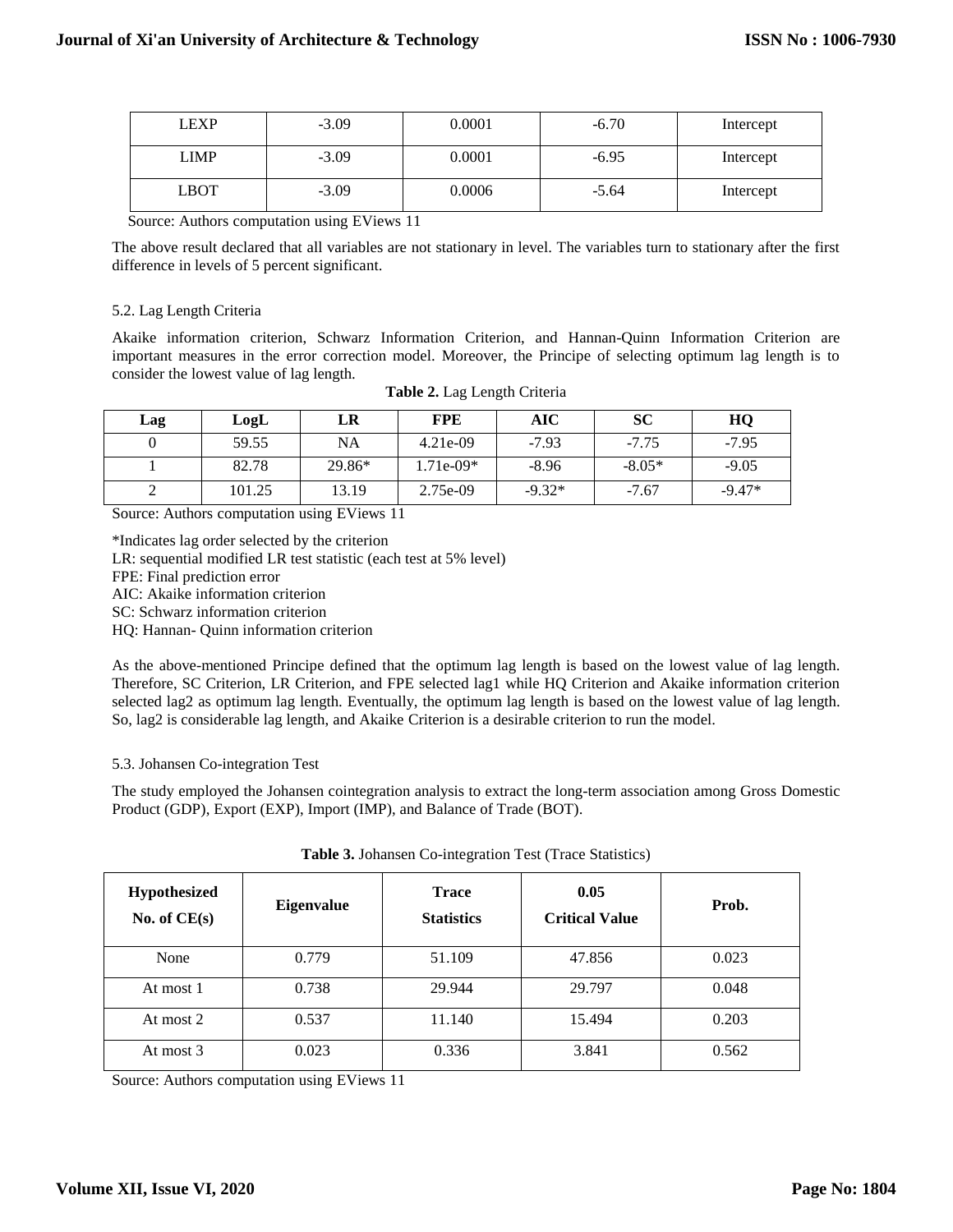Trace test of Johansen cointegration test compiled 2 cointegrating equations at the 0.05 significant level. The test underlined that whether the p-value (Mackinnon-Haug-Michelis (1999) p-value) is less than 0.05, the study rejects the null hypothesis. The Max-Eigen statistics can clarify further. So, it will be focused below on Max-Eigen statistics.

| <b>Hypothesized</b><br>No. of $CE(s)$ | <b>Eigenvalue</b> | <b>Max-Eigen</b><br><b>Statistics</b> | 0.05<br><b>Critical Value</b> | Prob. $**$ |
|---------------------------------------|-------------------|---------------------------------------|-------------------------------|------------|
| None                                  | 0.779             | 21.165                                | 27.584                        | 0.266      |
| At most 1                             | 0.738             | 18.804                                | 21.131                        | 0.102      |
| At most 2                             | 0.537             | 10.803                                | 14.264                        | 0.164      |
| At most 3                             | 0.023             | 0.336                                 | 3.841                         | 0.562      |

| Table 4. Johansen Co-integration Test (Max-Eigen Statistics) |
|--------------------------------------------------------------|
|--------------------------------------------------------------|

Source: Authors computation using EViews 11

As mentioned above, Max-Eigen statistics of the cointegration test reveal that there are two cointegration equations. Moreover, at 5% significant level, trace and Max-Eigen statistics reveal that tabulated p-values are more than 0.05. therefore, the study rejects the null hypothesis and accepts alternative hypotheses. This states that there is a long-run relationship between international trade and economic growth in Afghanistan.

### 5.4. Pairwise Granger Causality Test

| <b>Null Hypothesis</b>                      | Obs. | <b>F-Statistic</b> | Prob. |
|---------------------------------------------|------|--------------------|-------|
| <b>IMPORT</b> does not Granger Cause GDP    | 14   | 2.177              | 0.169 |
| GDP does not Granger Cause IMPORT           |      | 0.158              | 0.856 |
| <b>EXPORT</b> does not Granger Cause GDP    | 14   | 3.210              | 0.088 |
| GDP does not Granger Cause EXPORT           |      | 0.583              | 0.577 |
| BOT does not Granger Cause GDP              | 14   | 2.346              | 0.151 |
| GDP does not Granger Cause BOT              |      | 2.747              | 0.117 |
| <b>EXPORT</b> does not Granger Cause IMPORT | 14   | 3.490              | 0.075 |
| <b>IMPORT</b> does not Granger Cause EXPORT |      | 5.639              | 0.025 |
| BOT does not Granger Cause IMPORT           | 14   | 0.001              | 0.998 |
| <b>IMPORT</b> does not Granger Cause BOT    |      | 0.814              | 0.473 |
| BOT does not Granger Cause EXPORT           | 14   | 0.615              | 0.561 |
| <b>EXPORT</b> does not Granger Cause BOT    |      | 3.772              | 0.064 |

### **Table 5.** Granger Causality Test

Source: Authors computation using EViews 11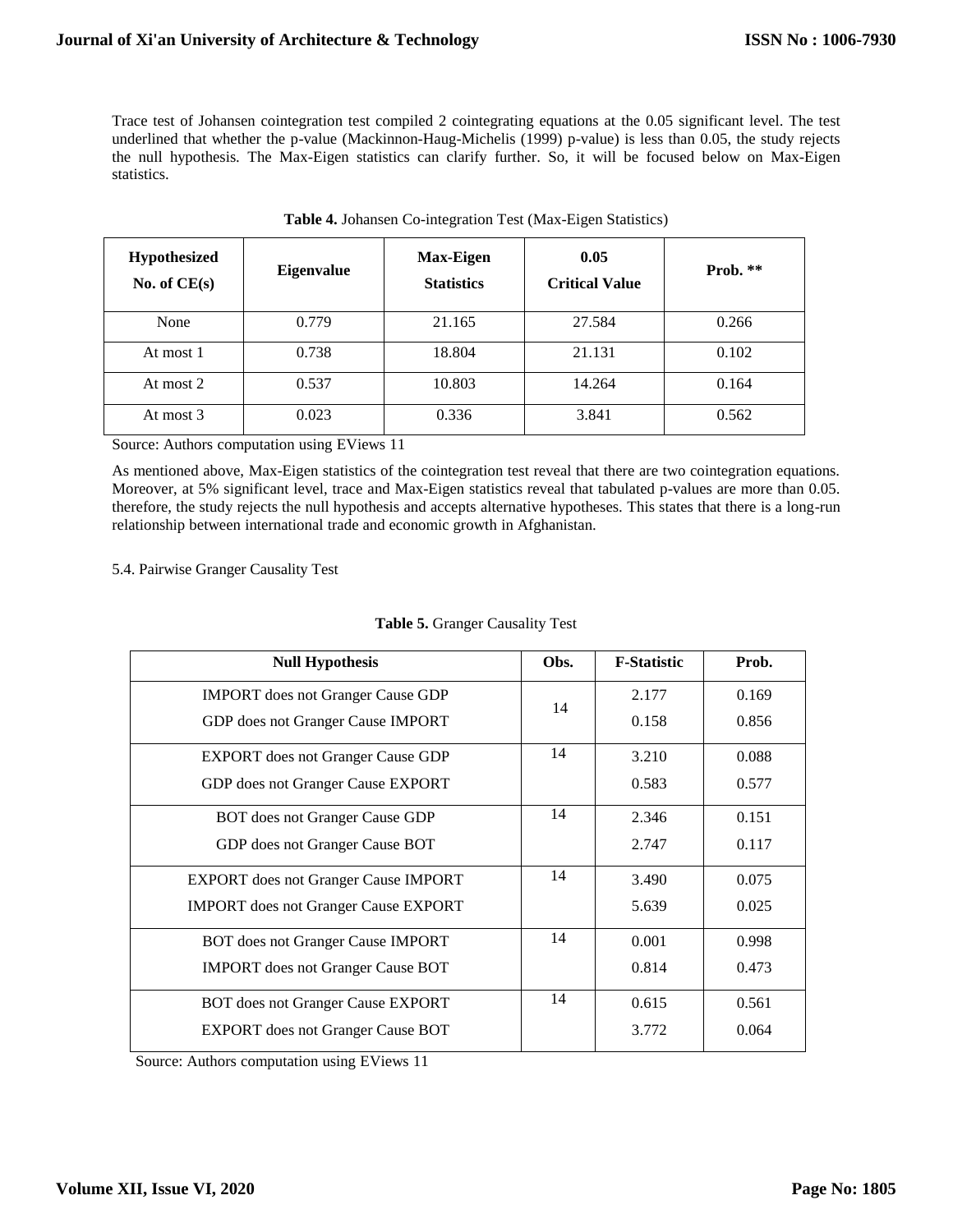From the tabulated output, it is evident that EXPORT led to Gross Domestic Product (GDP) but not vice versa. Moreover, EXPORT stimulated IMPORT and vice versa. Finally, EXPORT caused the Balance of Trade (BOT) at a 10% significant level.

#### VI. DISCUSSION OF FINDINGS

- Since the result of Augmented Dickey-Fuller were shown that the data is not stationary at level. Thus, the data became stationary after first difference at 5% significant level. (Fitzova & Zidek, 2015), (Zestos & Tao, 2002), (Abhayaratne, 1996) & (Jayachandran & Seilan, 2010).
- Optimum lag length is based on the lowest value of lag length. So, the study selected lag2 and Akaike Criterion. (Lawal & Ezeuchenne, 2017).
- Max-Eigen and Trace statistics illustrated that there is a long-run relationship between international trade and economic growth. (Enu, Havi, & Hagan, 2013), (Zahonogo, 2016), (Ashamu & Abiola, 2014) & (Li, Chen, & San, 2010).
- Moreover, at 5% significant level, trace and Max-Eigen statistics reveal that tabulated p-values are more than 0.05. therefore, the study rejects the null hypothesis and accepts an alternative hypothesis. This states that there is a long-run relationship between international trade and economic growth in Afghanistan. (Bouoiyour, 2003) (Awokuse, 2007), (Pahlavani, Wilson, & Worthington, 2005) (Shakeel, Iqbal, & Majeed, 2014) & (Caleb, Mazanai, & L, 2014)
- From the Causality Test (Table 5.4), it pointed out that there is bidirectional causality between IMPORT and EXPORT while there is only unidirectional causality between EXPORT and GDP running from EXPORT to GDP. Further, there is a unidirectional causality between EXPORT and BOT running from EXPORT to BOT. (Gurgul & Lach, 2010), (Kilic & Beser, 2017), (Tapsin, 2015), (Edoumiekumo & Opukri, 2013), (Berg & Schmidt, 1994), (Bakari & Krit , 2017), (Gnoufougou, 2013) & (Bojanic, 2012).

#### VII. CONCLUSION AND RECOMMENDATIONS

This study sought to examine the Granger Causality among international trade, and economic growth in Afghanistan using time series data over the period from 2002 to 2018. Besides, the Augmented Dickey-Fuller unit root test was employed to find whether the variables were stationary and yet the variables were not stationary in level. Therefore, the data became stationary after the first difference. Further, Johansen Cointegration Test was utilized to assess the long-run relationship between variables. Thus, the result of the cointegration test indicated a long-run relationship between international trade and economic growth in Afghanistan. From the tabulated output of the Granger Causality test, it is evident that Export-led to Gross Domestic Product (GDP) but not vice versa. Moreover, Export stimulated Import and vice versa. Finally, Export caused the Balance of Trade at a 10% significant level. In summary, Export is a very important factor influencing the Gross Domestic Product (GDP) and Balance of Trade. Moreover, Import causes Export. Based on analyses and findings, the following recommendations were made:

- 1. Since there are causality and long-run relationship between international trade and economic growth in Afghanistan. The Afghan government needs to enhance export promotion activities.
- 2. Afghan authorities should focus on policies of Export promotions and Import substitution. Furthermore, importing goods and materials should be listed and let the domestic infant industries to produce it.
- 3. The Afghan government ought to encourage the import of new technologies and raw material instead of complete goods to increase productivity and reduce imports.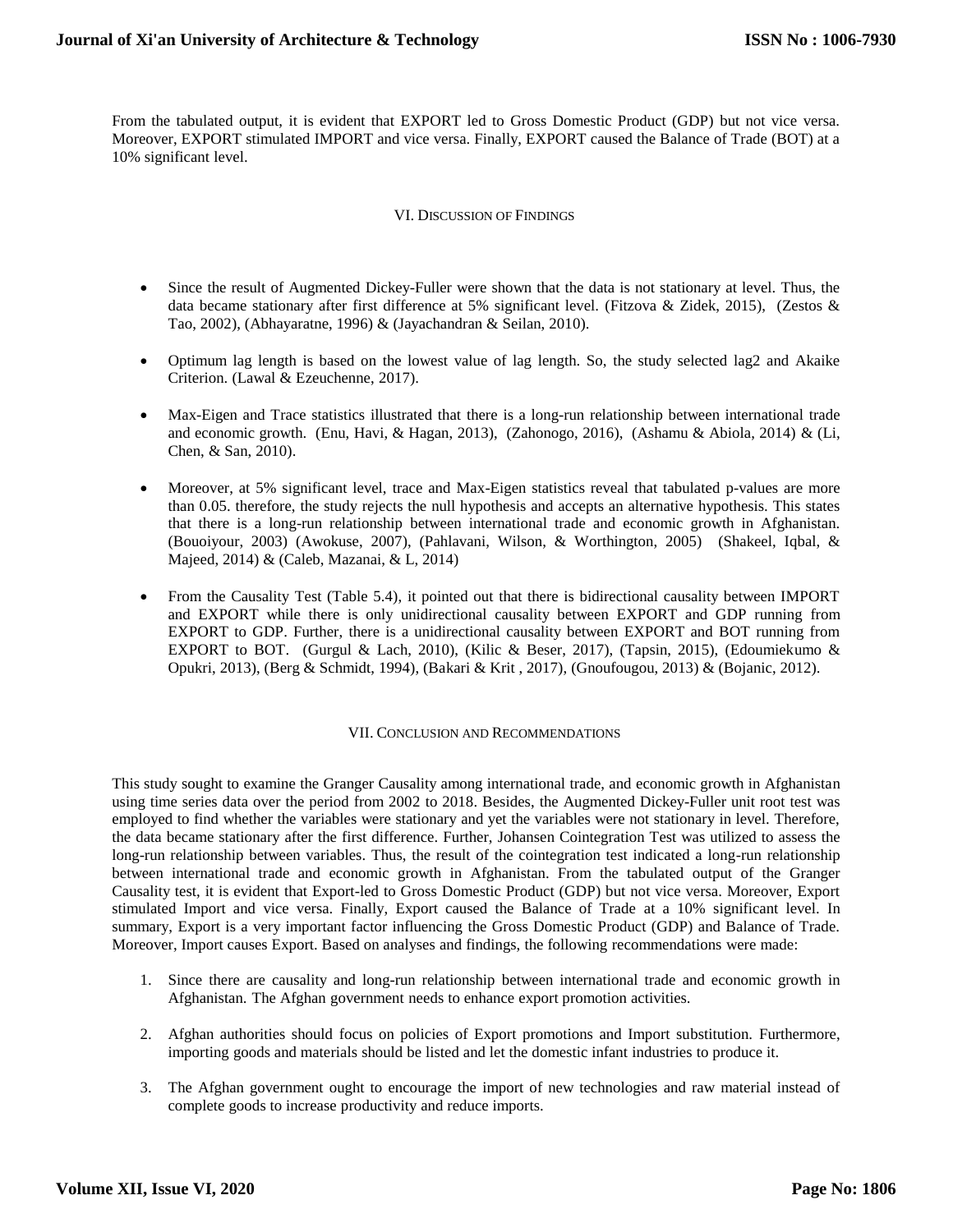#### REFERENCES

- [1] World Integrated Trade Solution, "World Integrated Trade Solution," 2018. [Online]. Available: https://wits.worldbank.org/countrysnapshot/en/AFG.
- [2] The Observatory of Economic Complexity, "OEC.World," 2017. [Online]. Available: www.oec.world.
- [3] Ministry of Commerce and Industry of Afghanistan, "Trade Annual Report," Ministry of Commerce and Industry, Kabul, 2017.
- [4] International Financial Statistics, "Afghanistan Trade Data," International Financial Statistics of International Monetary Fund, 2002-2015.
- [5] National Statistic and Information Authority, "Annual Report of Export and Import," National Statistic and Information Authority, Kabul, Afghanistan, 2017.
- [6] National Statistics and Information Authority, "Annual Report of Export and Import of Afghanistan," National Statistics and Information Authority, Kabul, Afghanistan, 2016.
- [7] National Statistics and Information Authority, "Annual Report of Export and Import of Afghanistan," National Statistics and Information Authority, Kabul, Afghanistan, 2018.
- [8] International Financial Statistics, "International Monetary Fund (IMF) Data," 2018. [Online]. Available: IMF DATA.
- [9] International Financial Statistics, "International Monetary Fund," 2017. [Online].
- [10] A. B. Abubakar and K. K. Shehu, "An Appraisal of the Impact of International Trade on Economic Growth of India: An ARDL Approach," *Annamalai Journal of Management,* no. Special Issue, pp. 30-35, April 2015.
- [11] E. O. Lawal and K. Ezeuchenne, "International Trade and Economic Growth in Nigeria," *IOSR Journal Of Humanities And Social Science,* vol. 22, no. 6, pp. 35-43, 2017.
- [12] P. Enu, E. D. K. Havi and E. Hagan, "The impact of Foreign Trade on Economic Growth in Ghana (1980 -2012)," *International Journal of Academic Research in Economics and Management,* vol. 2, no. 5, September 2013.
- [13] D. I. Makhmutova and A. N. Mustafin, "Impact of International Trade on Economic Growth," *International Journal of Scientific Study,* vol. 5, no. 6, pp. 140-144, September 2017.
- [14] S. Mogoe and I. P. Mongale, "The Impact of International Trade on Economic Growth in South Africa: An Econometric Analysis," *Mediterranean Journal of Social Science,* vol. 5, no. 14, pp. 60-66, July 2014.
- [15] G. Tapsin, "The Relationship between Foreign Trade and Economic Growth in Turkey," *International Review of Research in Emerging Markets and the Global Economy (IRREM),* vol. 1, no. 3, pp. 417-429, 2015.
- [16] O. Omoju and O. Adesanya, "Does Trade Promote Growth in Developing Countries? Empirical Evidence from Nigeria," *International Journal of Development and Sustainability,* vol. 1, no. 3, pp. 743-753, 2012.
- [17] M. E. Hussain and M. Haque, "Foreign Direct Investment, Trade, and Economic Growth: An Empirical Analysis of Bangladesh," *Economies,* pp. 1-14, 2016.
- [18] A. O. Abdullahi, S. S. Safiyanu and T. Soja, "International Trade and Economic Growth: An Empirical Analysis Of West Africa," *IOSR Journal of Economics and Finance,* vol. 7, no. 2, pp. 12-15, 2016.
- [19] J. Bouoiyour, "Trade and GDP Growth in Morocco Short-run or Long-run Causality?," *Revista Brasileira De Economia De Empresas,* vol. 3, no. 2, pp. 19-26, 2003.
- [20] G. K. Zestos and X. Tao, "Trade and GDP Growth: Causal Relations in the United States and Canada," *Southern Economic Journal,* vol. 68, no. 4, pp. 859-874, 2002.
- [21] H. Fitzova and L. Zidek, "Impact of Trade On Economic Growth In The Czech and Slovak Republics," *Economics of Sociology,*  vol. 8, no. 2, pp. 36-50, 2015.
- [22] G. Jayachandran and A. Seilan, "A Causal Relationship Between Trade, Foreign Direct Investment and Economic Growth for India," *International Research Journal of Finance and Economics,* no. 42, pp. 74-88, 2010.
- [23] A. S. P. Abhayaratne, "Foreign Trade and Economic Growth Evidence from Sri Lanka, 1960-1992," *Applied Economics Letters,*  vol. 3, no. 9, pp. 567-570, 1996.
- [24] P. Zahonogo, "Trade and economic growth in developing countries: Evidence from Sub-Saharan Africa," *Journal of African Trade,* no. 3, pp. 41-56, 2016.
- [25] S. O. Ashamu and J. O. Abiola, "Exploration of the Impact of International Trade on the Growth of Nigeria's Manufacturing Sector: 1975-2010," *Journal of Business Administration and Management Sciences Research,* vol. 3, no. 1, pp. 006-011, January 2014.
- [26] Y. Li, Z. Chen and C. San, "Research on the Relationship between Foreign Trade and GDP Growth of East China Empirical Analysis Based on Causality," *Modern Economy,* vol. 1, pp. 118-124, 2010.
- [27] T. O. Awokuse, "Causality Between Exports, Imports, and Economic Growth: Evidence from Transtion Economies," *Economics Letters,* vol. 94, pp. 389-395, 2007.
- [28] M. Pahlavani, E. Wilson and A. C. Worthington, "Trade-GDP Nexus in Iran: An Application of the Autoregressive Distributed Lag (ARDL) Model," *American Journal of Applied Sciences,* vol. 2, no. 7, pp. 1158-1165, 2005.
- [29] M. Shakeel, M. M. Iqbal and M. T. Majeed, "Energy Consumption, Trade and GDP: A Case Study of South Asian Countries," *The Pakistan Development Review,* vol. 53, no. 4, pp. 461-476, Winter 2014.